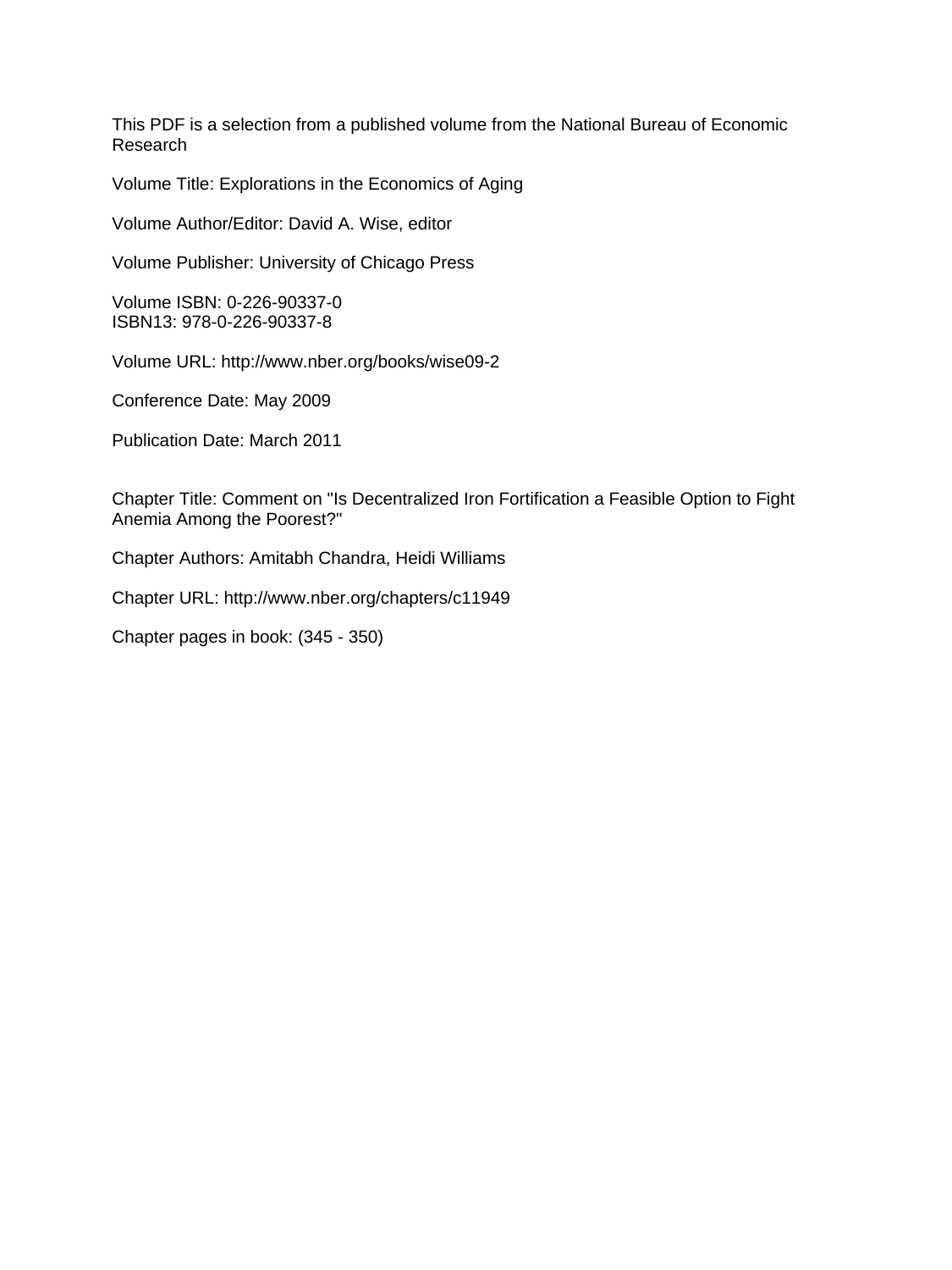# **Comment** Amitabh Chandra and Heidi Williams

Morbidity and mortality from preventable diseases represent substantial global health burdens. For example, the World Health Organization (WHO) estimated that in 2002 there were over 1.5 million deaths globally from diseases for which vaccination is part of most national immunization schedules (that is, diseases such as measles and tetanus).<sup>1</sup> On one hand, it is admirable that despite the many challenges facing health systems in most low- income countries, approximately three- quarters of the world's children receive a standard package of childhood vaccines; on the other hand, these vaccine preventable deaths represent some of the tremendous costs of *not* expanding immunization to remaining groups of children. The morbidity costs of these diseases—both in terms of direct health costs and other costs, such as lost work productivity—would only add to the already large burdens of these vaccine- preventable diseases.

In this innovative chapter, Banerjee, Duflo, and Glennerster evaluate a novel program designed to address iron deficiency anemia—another preventable disease. Iron deficiency is thought to be the most prevalent nutrient deficiency globally, and to generate large costs in terms of poor health and lost work productivity. Traditional public health mechanisms to target anemia include pill-form iron supplements and food fortification (such as for flour and salt), neither of which reaches very isolated populations such as those in the tribal district of Udaipur, which is the focus of this study. For example, most households in this district consume their own grain, which makes centralized food fortification interventions infeasible. In this chapter, Banerjee, Duflo, and Glennerster report results from a randomized evaluation of a novel community-level fortification program that aimed to deliver iron supplementation to this population through giving households the choice to have free ferrous sulphate added to their flour at the point of milling. The basic findings of the evaluation are that the program was effective at reducing anemia and fatigue when take up of the program was sufficiently high, but did not lead to other health improvements or increases in labor supply. Moreover, willingness to pay for the program appeared to be low, and take up decreased over time from 60 percent to 20 percent.

1. See http://www.who.int/immunization\_monitoring/burden/estimates\_burden/en/index .html.

Amitabh Chandra is professor of public policy at the John F. Kennedy School of Government, Harvard University, and a faculty research fellow of the National Bureau of Economic Research. Heidi Williams is a visiting fellow in aging research at the National Bureau of Economic Research.

Chandra acknowledges support from the National Institute on Aging (NIA P01AG19783- 02), and Williams gratefully acknowledges financial support from the National Institute on Aging (T32- AG000186) to the National Bureau of Economic Research.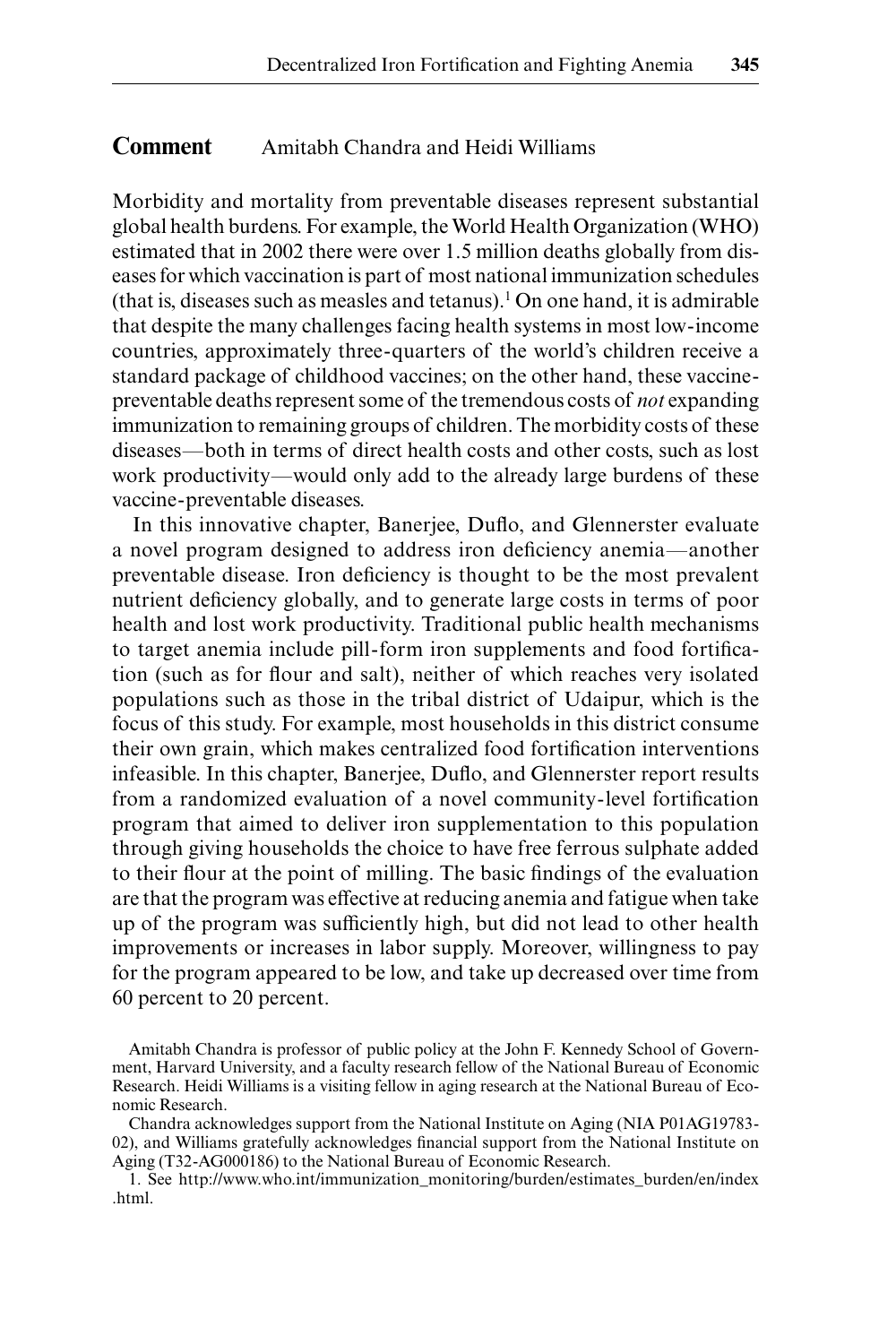A natural question is, given the observed improvements in health and low private costs of the program, why did take up drop off? The authors focus on a "low demand" interpretation of their results—arguing that, absent jobs and other opportunities, incremental improvements in health may not be valued and that it is only in the presence of large- scale "structural" interventions that aid will be effective. We certainly agree that this is a reasonable conjecture consistent with the results of the study. Although not extensively discussed in the chapter, this argument is related to poverty- trap- style models in which it is necessary for countries or individuals to get over a certain threshold before being able to "take off" economically; at a microecono mic level, the case for poverty traps typically involves nonconvexities in returns to investments, such as health and human capital investments. An alternative hypothesis would be that poverty is due as much to poor government policies as to poverty traps, and that small interventions that fill holes not currently being filled by government policies (such as increasing access to clean water, or increasing access to childhood vaccines, or decreasing iron deficiency) could in fact have high returns. This latter view is more in line with the authors' extensive previous work evaluating small- scale development interventions in low- income countries, but it does raise the puzzle of why this potentially cost-effective intervention was not as effective as we may have expected ex ante.

In this discussion we offer several thoughts (some more speculative than others) on potential explanations for the observed results of the program.

## **Demand- Side Explanations**

Our first point is to argue that demand for health and health care may operate differently from demand for health inputs. Health is produced from a variety of factors—biological processes such as aging, predetermined factors such as genes, health care inputs given in an acute setting (such as rescue angioplasty or admission to a neonatal intensive care unit), and health inputs (ranging from medicines for chronic diseases to diet and exercise). The distinction between health care inputs given in an acute setting and other health inputs may seem artificial, but we argue this distinction is conceptually useful. Whereas the effects of rapid acting interventions are often quite clear to consumers, the effects of health inputs can be more difficult to quantify. The benefits of health inputs may be realized with a (potentially long) time lag, whereas any financial costs or short-term side effects are likely to be realized immediately, introducing two potential issues: first, hyperbolic consumers may overvalue short- term costs relative to long- term benefits; and second, particularly in environments where there are high levels of communicable diseases and frequent health shocks, it may be difficult for consumers (however rational) to separate the gains from health inputs from other determinants of health. Both issues are likely relevant in explaining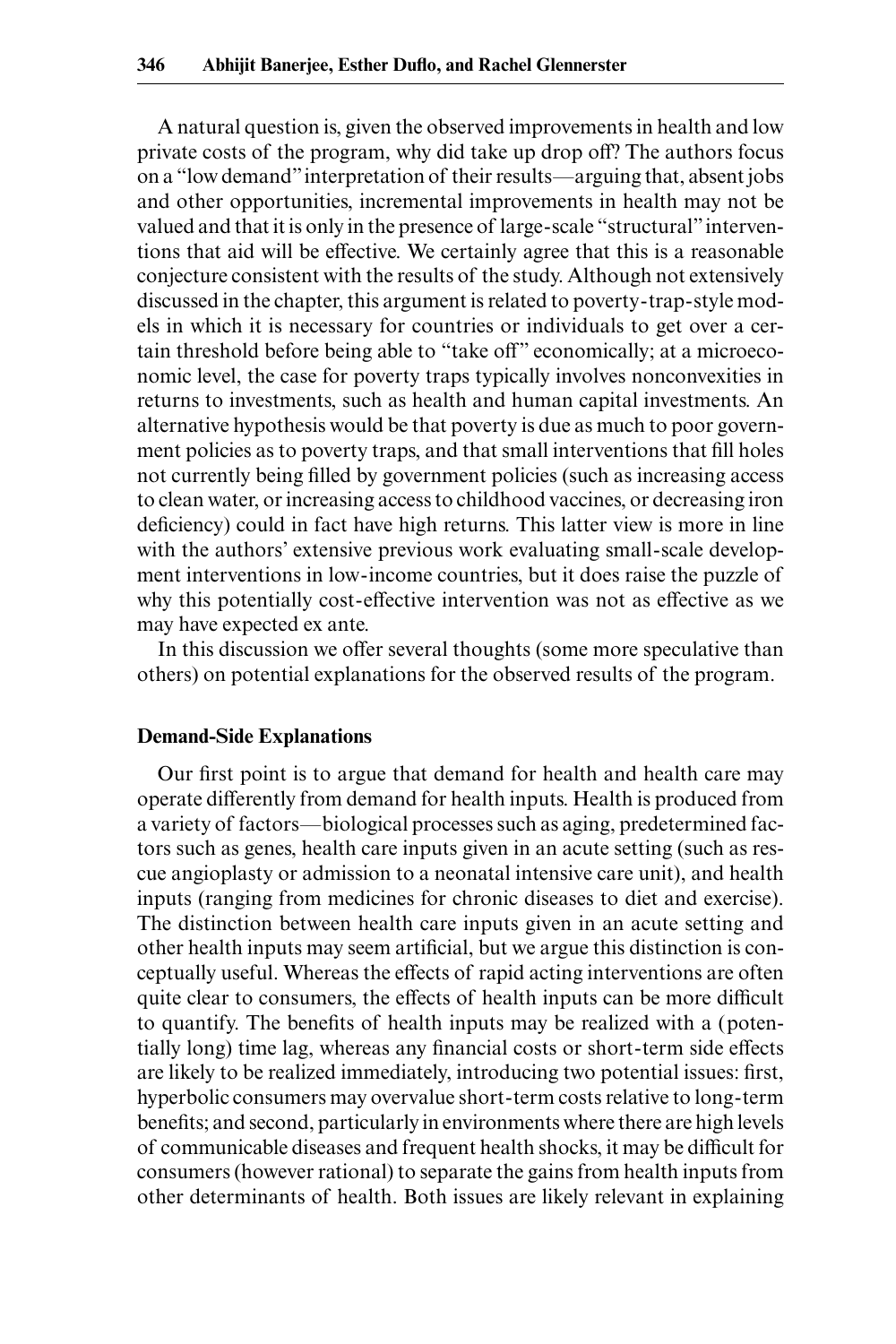why patients all over the world struggle with compliance to medicines for chronic diseases.

These issues are likely to be exacerbated if the health inputs cause side effects that are experienced immediately. According to the U.S. Centers for Disease Control (CDC), iron supplementation can sometimes cause side effects such as nausea, vomiting, constipation, and diarrhea; Murray et al. (1978) and Gera and Sachdev (2002) discuss potential side effects for children. In theory, such short- term side effects could have been overvalued by consumers relative to longer-term health benefits of the supplementation. However, in the case of the Banerjee, Duflo, and Glennerster experiment, the authors took care to monitor potential side effects for adults in their study, and received few reports of side effects.<sup>2</sup> While possible that individuals may not have reported side effects that are common for other reasons in this population, presumably surveyed individuals should have been aware of any side effects that would have affected compliance behavior. Thus, although appearing not to be relevant in the case of this study, this type of issue could be important in other contexts.

One way to address the challenge that consumers may overvalue short term costs relative to long-term benefits would be to try to inform consumers of the benefits of health inputs in the short term, through providing patients with information on quantifiable health indicators for the duration of the intervention. In the United States, many medical treatments are set up such that patients get direct feedback on at least some effects of the treatments. Consider cholesterol- lowering statins as one example—consumers have their cholesterol level measured before initiation of statin therapy, and frequently continue to monitor their (hopefully, declining) cholesterol level after statin therapy is initiated. A natural question is whether observing changes in health metrics (here, cholesterol level) makes people believe that statins are more effective than they would believe in the absence of seeing such data—and indeed, whether seeing such data affects compliance behavior. Even if reductions in an individual's cholesterol level are an imperfect proxy for long-term health impacts, if such metrics have strong benefits in terms of improving compliance behavior it may be very worthwhile to invest in technologies to monitor such health metrics for a broader set of conditions. In the case of anemia, consumers could be shown data on their hemoglobin level and one could measure potential impacts on take up behavior.

Finally, key to understanding take up in this context may be to understand the etiology of anemia. Specifically, recent work in medicine (Calis et al. 2008) suggests that iron deficiency is inversely associated with bacteremia (bacteria in the blood), consistent with the idea that iron deficiency

<sup>2.</sup> The exceptions were a few reports that roti—a flat bread—sometimes became black when fired, although realistically the probability of such blackening may not increase when fortified flour is used.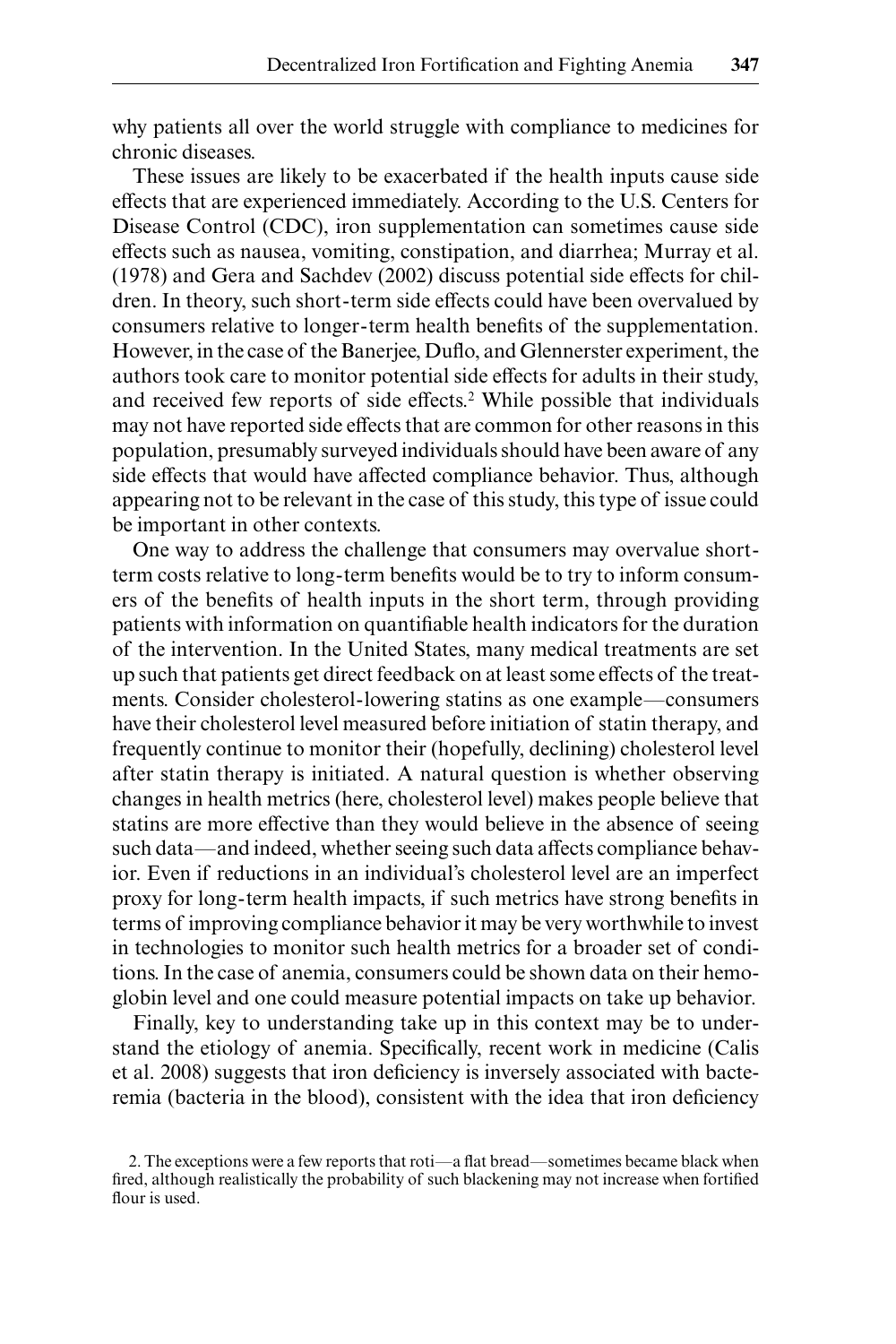protects against opportunistic bacteria by creating an unfavorable environment for their growth. This may be one reason why Murray et al. (1978) and Sazawal et al. (2006) noted worsening health outcomes after iron supplementation in areas with prevalent anemia. While speculative, this suggests that if Banerjee and colleagues had monitored side effects among children as well as among adults, adverse effects may have been detected.

#### **Supply- Side Explanations**

One interpretation of the experimental results is that the chakkis (local millers) did not seem to have sufficient incentives to participate in the program, which in turn made them switch out of the "fortification default," which in turn produced lower take up. This suggests either changing the incentives facing chakkis, or placing incentives on consumers in a way that somehow circumvents the chakkis.

On the first point, one natural "next step" would be to try a chakki payment scheme that gives chakkis a small mark- up for each unit sold. Obviously one would not want the chakkis to have an incentive to pressure households into purchasing the fortified grain, but it seems that at the moment the marginal payment to the chakki is not covering their marginal cost, hence the problems with them wanting to switch consumers out of the "fortification default."

On the second point, assuming that villagers pay chakkis a small amount for grain milling, it might be possible to give a small price subsidy on fortified units to make those units more attractive to consumers relative to nonfortified units (similar to the suggestion in the chapter's conclusions of giving small price subsidies for fortified salt), or even to put in a negative price subsidy for fortified units.

### **Optimism**

There are three reasons why we are optimistic about the intervention studied in this chapter. First, the intervention is cheap, and consequently, even very small improvements in health or fatigue would make it cost effective. This interpretation makes the simple point that interventions that cost (for example) ten dollars per person only have to generate 10/100,000 of a quality- adjusted life year in order to be considered cost- effective at conventional thresholds. To put that number into perspective, if an intervention only operates on the dimension of reducing mortality, then a ten dollar intervention only has to generate an additional hour of survival to be deemed cost- effective. It is also possible that this intervention generated improvements in health too small to be measured by the survey metrics, but commensurate with the low costs of the program.

Second, Banerjee, Duflo, and Glennerster report an intent-to-treat analysis. This is the relevant parameter for determining the overall cost-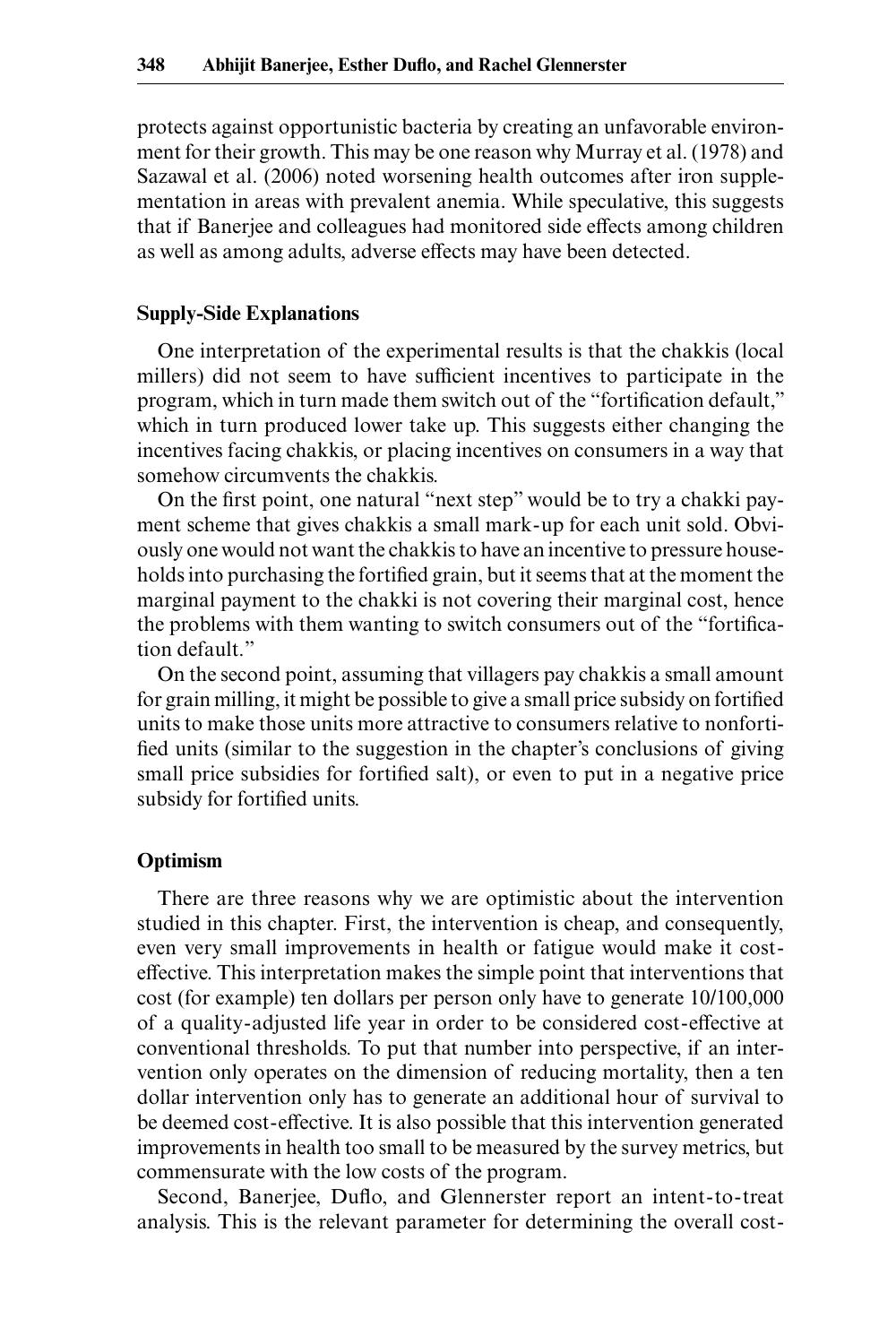effectiveness of a public policy. However, if this is a treatment whose benefits exhibit wide variation across the population (perhaps because of how side effects are valued), an equally interesting parameter is the treatment- on the- treated, or the improvement in health for those who chose to continue in the program. To obtain this parameter it is necessary to scale the reported estimates by the take up rates (because take up rates are less than 100 percent, this will increase the measured effect of the program). Assuming that take up was at 50 percent in the villages of Kotra and Kherwara, this would double the estimates for these villages. These are large effects and suggest that there is more work to be done in precisely understanding the role of supply and demand explanations in affecting program take up.

Finally, the presence of externalities suggests that the study may not have fully captured the benefits of reducing anemia. Banerjee, Duflo, and Glennerster are more circumspect about drawing such conclusions and write "... there are no obvious externalities to iron deficiency anemia, so one could argue that individuals should be left alone to deal with this problem." Yet there may be two types of "externalities": first, there may be within person "internalities" where hyperbolic consumers may not take actions today that would have future benefits (even if the actions today are zero cost), and that there are externalities on future "selves"; and second, if parents make decisions about fortification for their children but do not fully internalize benefits realized by the children (for example, in the form of increased birth weight for yet- unborn children of pregnant women), parental decisions may have externalities on their children.

The authors discuss potential concerns over curtailment of freedom from only offering fortified salt, but there are a number of precedents suggesting we take similar actions in other situations—iodizing salt, fluoridating water, putting vitamin D in milk, and so forth. Presumably such policies were justified based on a desire to reduce public expenditures on treatments (which could be less relevant in countries without large public insurance programs such as Medicare and Medicaid), or based on the existence of relatively large fixed costs that need to be absorbed, or based on more paternalistic motivations that connect to our point about discounting future benefits. Understanding the rationale for these precedents will help us think about whether we should be designing centralized policies for improving certain dimensions of health versus policies that allow patients to select their treatment.

#### **References**

- Calis, J. C. J., K. S. Phiri, E. B. Faragher, B. J. Brabin, I. Bates, L. E. Cuevas, R. J. de Haan, et al. 2008. Severe anemia in Malawian children. *New England Journal of Medicine* 358 (9): 888–99.
- Gera, T., and H. P. S. Sachdev. 2002. Effect of iron supplementation on incidence of infectious illness in children: Systematic review. *British Medical Journal* 325 (7373): 1142–44.

Murray, M. J., A. B. Murray, M. B. Murray, and C. J. Murray. 1978. The adverse